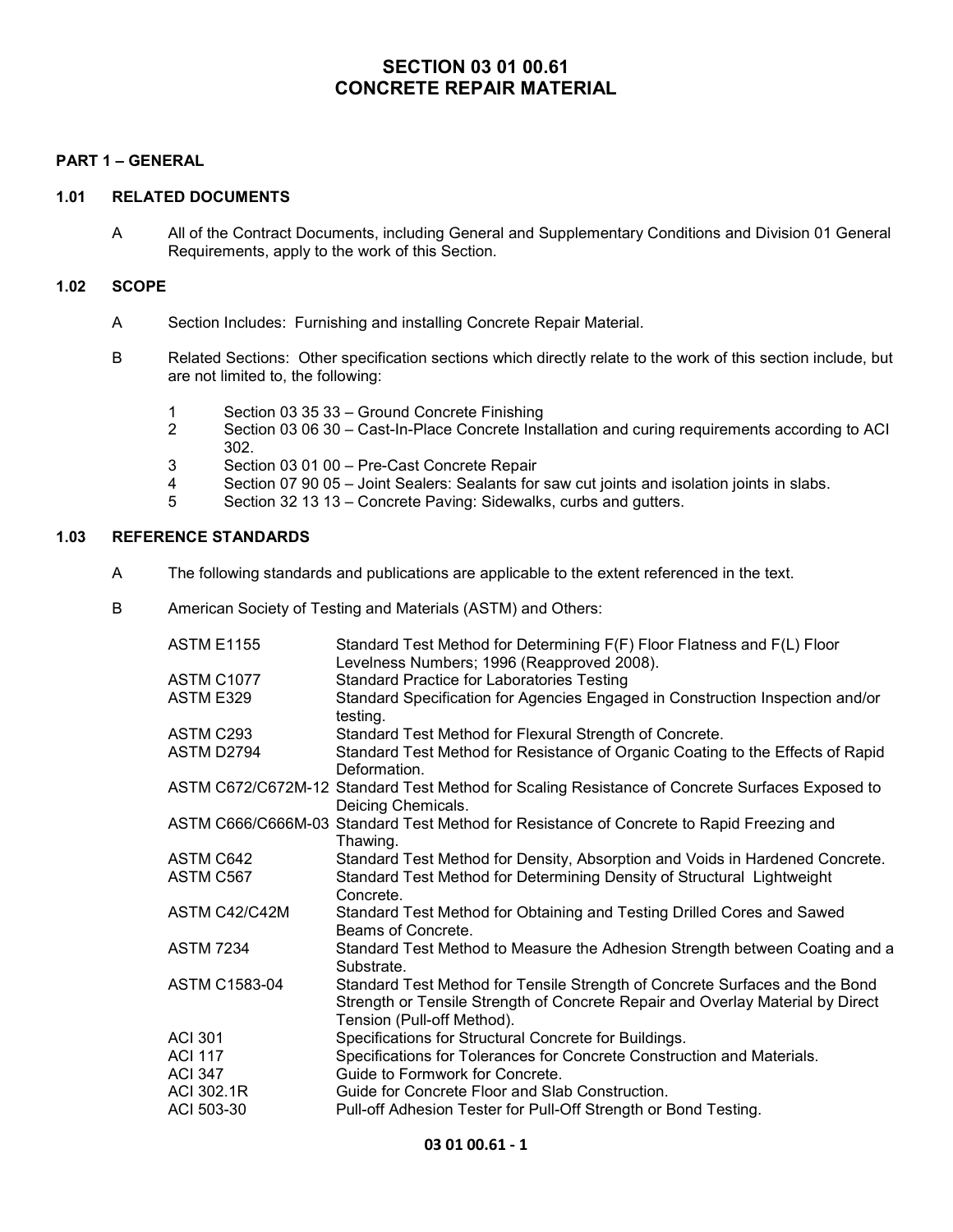## 1.04 SYSTEM DESCRIPTION

Concrete Repair Material should be a high early strength, non-shrinking mortar, using no water and containing no Portland cement.

### 1.05 SUBMITTALS

- A General: Submit in accordance with Section 01 33 00.
- B Product Data: Submit manufacturer's product literature and installation instructions, use limitations and recommendations.
- C Submit product design drawings for review and approval to the Architect/Specifier prior to fabrication.
- D Material Certificates: For each material specified, signed by the manufacturer, certifying that materials meet or exceed specified requirements.
- E Design Mixtures: For each Concrete Repair Material. Submit alternate design mixtures when characteristics of materials, project conditions, weather, test results, or other circumstances warrant adiustments.
- F Material Test Reports: For each material specified, from a qualified testing agency, indicating compliance with requirements.
- G Field Quality-Control Reports.
- H Samples: Manufacturer to provide, upon request, sized to represent material adequately.
- I Technical Support: Contact the engineering group of Manufacturer as stated in 2.01A.
- J Warranty: Submit a sample of Manufacturer's warranty identifying the terms and conditions stated in 1.09.
- K Substitutions: To be accepted as an equal a product, substitution must have demonstrated documented field trials, independent testing and must comply with all performance criteria. Contractor guarantees that proposed substitution shall meet the performance and quality standards of this specification in addition to submitting alternative manufacturers independent testing and product information.

## 1.06 QUALITY ASSURANCE

- A Manufacturer Qualifications: A firm with not less than [10] years' experience in manufacturing Concrete Repair Materials of the type specified, capable of providing test reports indicating compliance with specified performance requirements.
- B Installer Qualifications: A firm having at least 3 years' experience in installing Concrete Repair Materials.
- C Materials: For each type of material required to complete the work of this section, provide primary materials which are the products of a single Manufacturer.
- D Pre-Application Conference (as needed): A pre-application conference with Contractor, Manufacturer or Authorized Representative, shall be held to establish procedures and to review conditions, installation procedures and coordination with other related work. Meeting agenda shall include review of the special details.
- E Factory Trained Concrete Repair Contractor: The concrete repair contractor must be factory trained by the Concrete Repair Material Manufacturer, prior to bid.
- F Testing Agency Qualifications: An independent agency, acceptable to Authorities Having Jurisdiction (AHJ), qualified according to ASTM C1077 and ASTM E329 for testing indicated.

## 03 01 00.61 - 2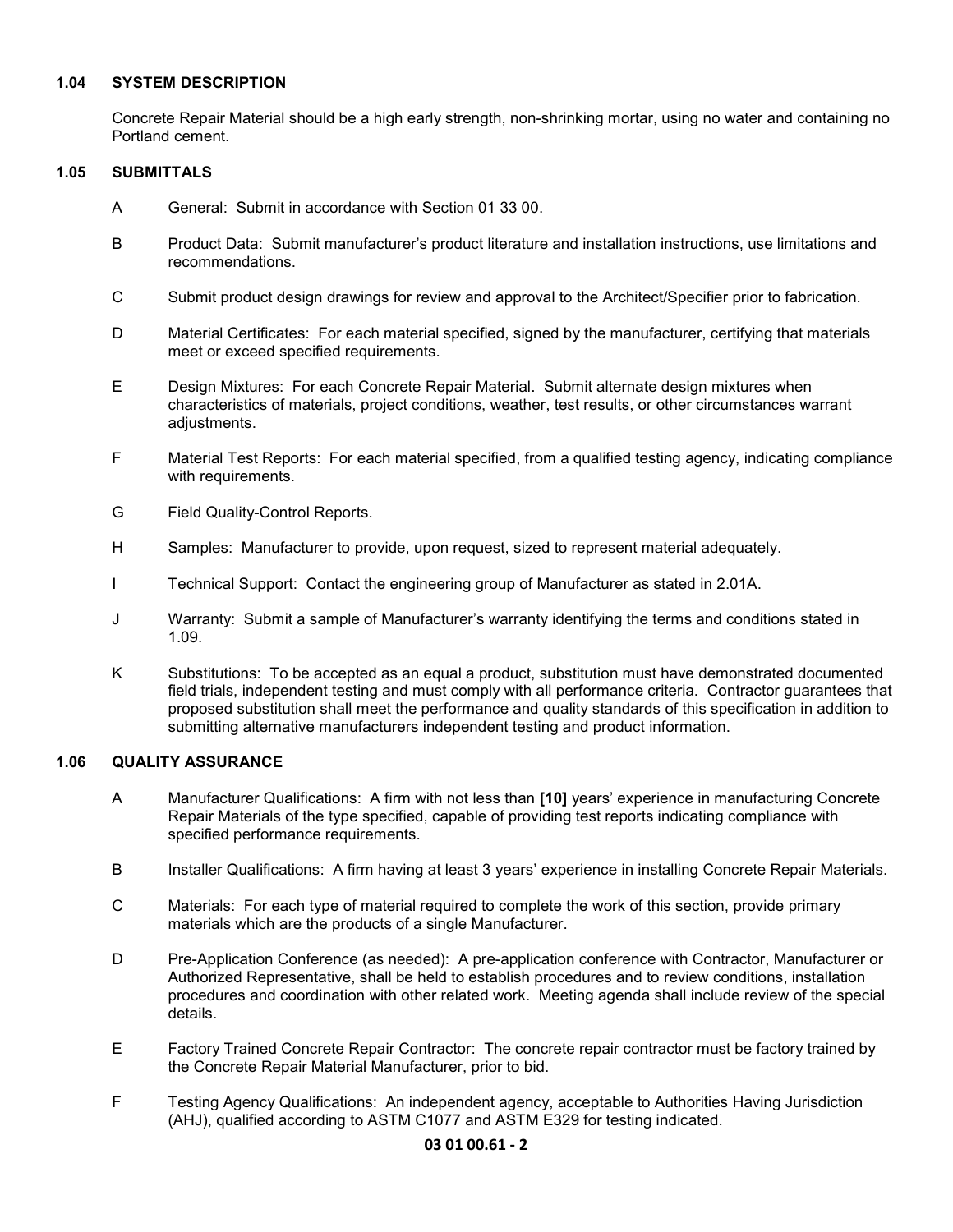- G Bond Testing: Bond tests results shall be evaluated by the Concrete Repair Material Manufacturer as part of the Warranty process.
- H Source Limitations: Each type of Concrete Repair Material shall be procured from the same Manufacturer.
- I Manufacturer's Representative: Arrange to have trained representative of the Manufacturer available (inperson or electronically) to review installation procedures.
- J Review special inspection, testing and inspecting agency procedures for field quality control, concrete finishes and finishing, cold and hot weather concreting procedures, curing procedures, construction contraction and isolation joints, joint-filler strips, concrete repair procedures and concrete protection.

### 1.07 DELIVERY, STORAGE, HANDLING

- A Materials should be delivered to site in Manufacturer's original, unopened containers with original labels attached and bearing the following information:
	- 1 Name of material.
	- 2 Manufacturer's batch code including date of manufacture.
	- 3 Materials Safety Data Sheets
- B Concrete Repair Material shall be unloaded and stored carefully. Cartons and containers must be protected from weather, sparks, flames, excessive heat, cold and lack of ventilation. Do not double stack cartons. Cartons should be stored on pallets and covered to protect from water damage. Any damaged material must be removed from the site and disposed of in accordance with applicable regulations.
- C Setting time of the mixed material will be greatly accelerated if the components are stored in a warm or hot environment; conversely, the setting time is extended if the materials are kept cool.
- D Flush all spills with water.
- E Keep container closed when not in use. Follow MSDS and label warning even after package is empty. Do not cut, puncture, or weld on empty container. Product applications, which generate dust, mist, or fumes may require exposure limit modification.
- F Comply with Manufacturer's written instructions for handling prior to installing.
- G Comply with Manufacturer's written instructions for storage.

### 1.08 PROJECT CONDITIONS

- A Work should be performed only when existing and forecasted weather conditions are within the limits established by the Manufacturer.
- B Verify that other trades with related work are completed prior to applying Concrete Repair Material.
- C Observe all appropriate OSHA safety guidelines for this work.
- D Waste Disposal: Dispose of waste in accordance with all federal, state and local regulations.
- E Maintain work area in a neat and workmanlike condition. Remove empty cartons and rubbish from the site daily.

#### 1.09 WARRANTY

A Manufacturer's Warranty: Standard form warranty document, warrants all goods sold to be free from defects in manufacturing, but limits liability to [1] year(s) from date of substantial completion.

### 03 01 00.61 - 3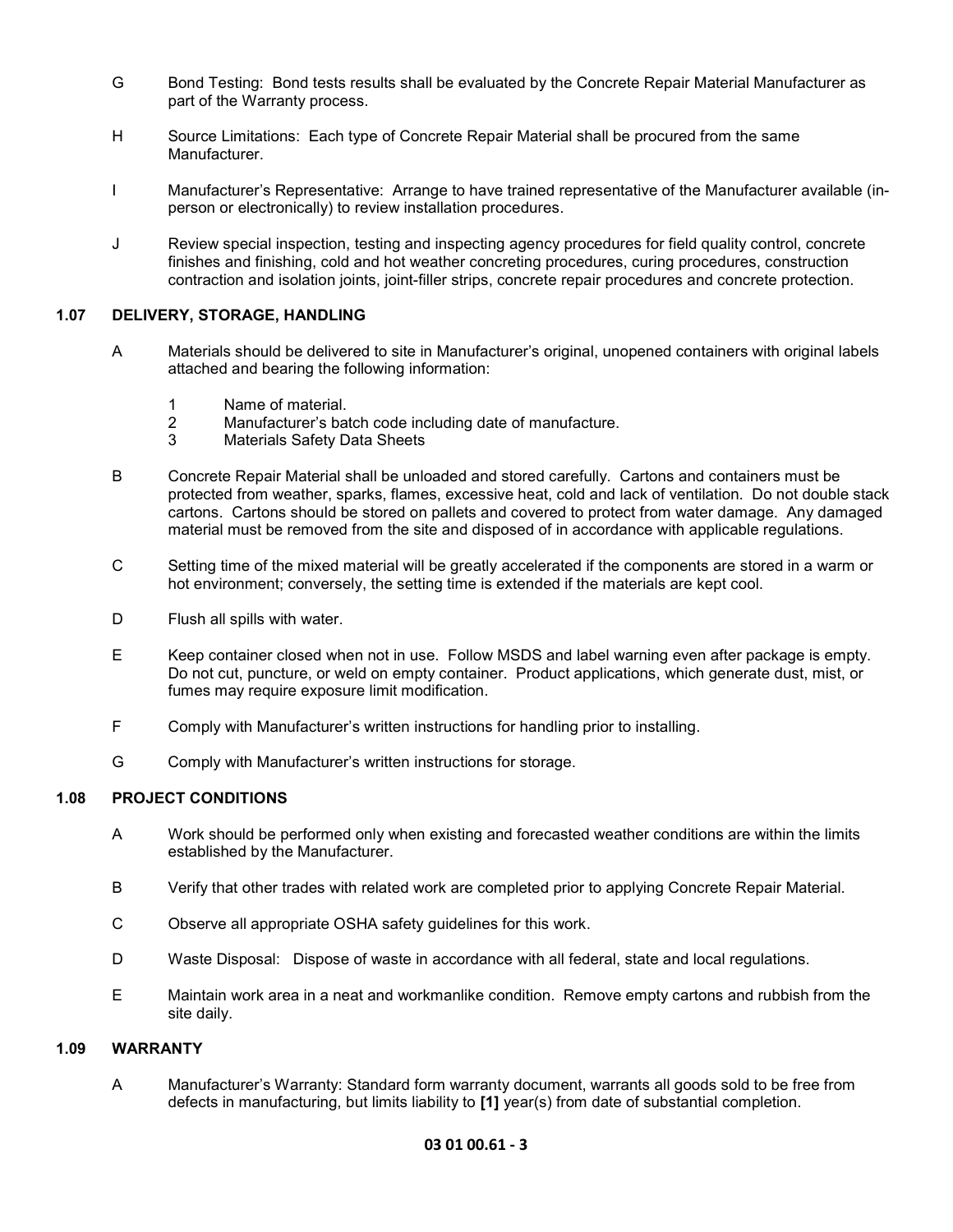### PART 2 – PRODUCTS

### 2.01 MANUFACTURER

- A Basis-of-Design Product: The Concrete Repair Material is based on 1260 MG-KRETE™ manufactured by Imco® Technologies Inc. 6254 Skyway Road, PO Box 915, Smithville ON, LOR 2A0, Canada;<br>Telephone: 888-818-4626; fax: 905-527-0606; Email: info@imcotechnologies.com: Web Site: 888-818-4626; fax: 905-527-0606; Email: info@imcotechnologies.com: Web Site: www.imcotechnologies.com.
- B Substitutions will be considered, subject to compliance with requirements of this section, under provisions of Section 01 60 00.

## 2.02 PRODUCTS

A Once installed, Concrete Repair Material must meet the properties listed below:

| <b>PHYSICAL PROPERTIES:</b>     |                                                  |  |
|---------------------------------|--------------------------------------------------|--|
| <b>PROPERTY</b>                 | <b>ENGLISH</b>                                   |  |
| <b>Flash Point</b>              | none                                             |  |
| Compressive Strength:           |                                                  |  |
| 45 minutes                      | 2,610 psi/18.0 MPa                               |  |
| 24 hours                        | 5,148 psi/35.5 MPa                               |  |
| 7 days                          | 5,815 psi/40.1 MPa                               |  |
| 28 days                         | 11,194 psi/77.2 Mpa                              |  |
| Set time:                       |                                                  |  |
| Initial @ $20^{\circ}$ C (68°F) | 15 minutes                                       |  |
| Application temp:               | minimum -10°C (14°F)(with Low Temp. Accelerator) |  |
|                                 | over 40°C (100°F)(with High Temp. Retarder)      |  |
| Primer                          | No primer required                               |  |
| Clean-up                        | Water (before material sets)                     |  |
| Shelf Life                      | 6 months, if stored away from direct heat        |  |
| No. of Components               | Two (Part A and B)                               |  |
| Available Grade                 | fine or regular grade                            |  |
| Packaging:                      |                                                  |  |
| Regular grade                   | 22.7 kg (50lb) Part A with 3.78L (1 gal) Part B  |  |
| Fine grade                      | 20.0 kg (45lb) Part a with 3.78L (1 gal) Part B  |  |
| Available in bulk packaging     |                                                  |  |
| Yield:                          |                                                  |  |
| Regular grade                   | 1 unit = 0.45 cu. ft. of mixed material          |  |
|                                 | 78 units = 1 cu. Meter                           |  |
| Fine grade                      | 1 unit = 0.40 cu. ft. of mixed material          |  |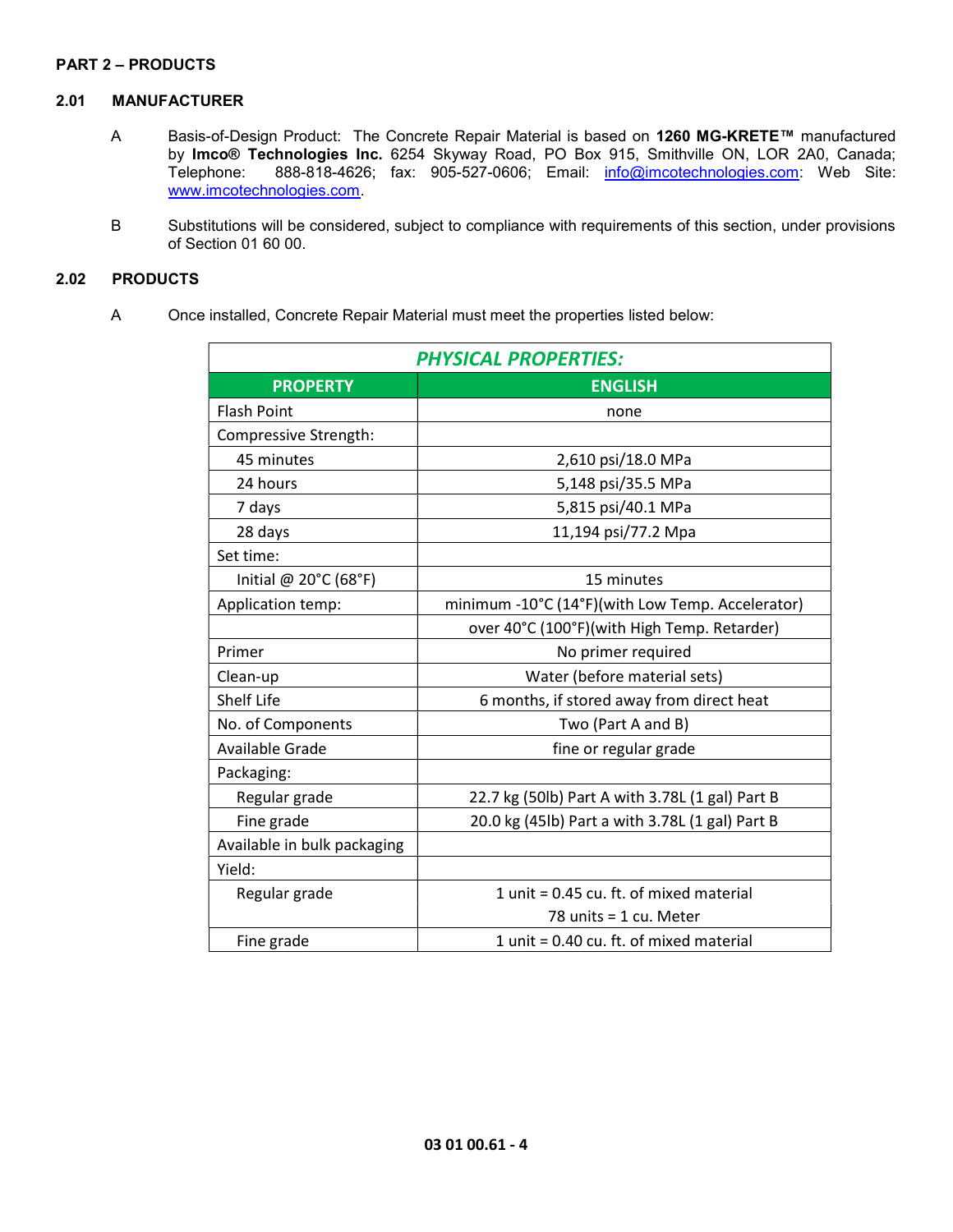## 2.03 MATERIAL CHARACTERISTICS

- A The concrete repair, re-sloping, overlay and deep fill material must have the following characteristics:
	- 1 Two component system with no water allowed
	- 2 Contain no Portland cement<br>3 Ability to retard set times
	- Ability to retard set times
	- 4 Ability to accelerate set times
	- 5 Must be able to install horizontal, overhead and vertical applications with the same product
	- 6 Non-critical mix ratio
	- 7 Deep fill to feather edge with same product

## PART 3 – EXECUTION

### 3.01 INSPECTION

- A Verify that installation meets the requirements of the Authority Having Jurisdiction (AHJ).
- B Verify that the Concrete Repair Material installation will not disrupt other trades.
- C Verify that the substrate is dry, clean, and free of foreign matter. Report and correct any defects prior to any installation.
- D For applications at ambient temperatures below  $50^{\circ}$ F (10 $^{\circ}$ C), a low temp accelerator must be used to ensure a full cure.
- E For applications at ambient temperatures above  $68^{\circ}F(20^{\circ})$ , a high temp retarder must be used to ensure a full cure.
- F Do not pre-wet surface.
- G Verify by comparing packing slip and box label that product is per specification.
- H Before placing Concrete Repair Material verify that installation of formwork is complete and that required inspections have been performed.

### 3.02 SURFACE PREPARATION

A Refer to Manufacturer's specifications for surface preparation requirements. Surfaces should be structurally sound, free of voids, spalls, loose aggregate and sharp ridges. Prior to installation, remove dust, dirt, debris or any other foreign materials.

### 3.03 INSTALLATION

- A Follow Manufacturers guidelines for proper installation of Concrete Repair Material.
- B Mixing:
	- 1 Keep all materials dry. Do not add water to the mix.
	- 2 Maintain the mix ratio as supplied, i.e. one container of liquid activator to one bag of dry component.
	- 3 Proper mixing will give a trowellable consistency suitable for most floor applications.
		- a. Slump may be adjusted to the applicators preference or to suit the specific job conditions by increasing either of the two components.
		- b. DO NOT ADJUST THE SLUMP BY THE ADDITION OF WATER.
	- 4 Mix the two components by mechanical means until all the material is wetted and place quickly.
	- 5 Dry pea gravel may be added to the mix to increase the yield on deep placements.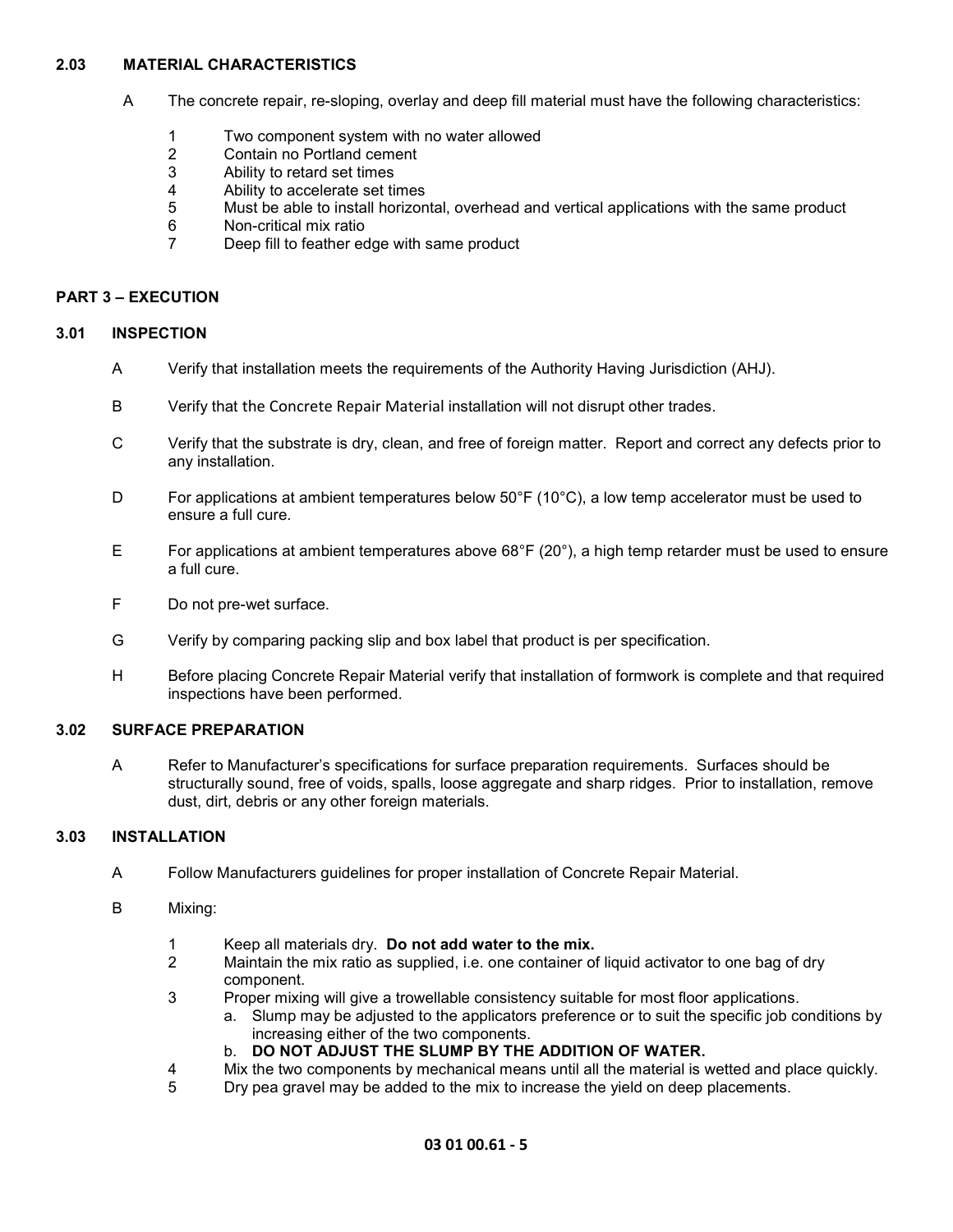## C Placement:

- 1 DO NOT ADD WATER to concrete repair material at any time. Refer to Manufacturer's requirements.
- 2 Consolidate concrete repair material per Manufacturers requirements.
- 3 Deposit and consolidate concrete repair material for slabs in continuous operation, within limits of construction joints, until placement of a panel or section is complete.
	- a. Consolidate concrete repair material during placement operations per the Manufacturers requirements.
	- b. Finish Concrete Repair Material appropriate to application.
	- c. Slope surfaces uniformly to drains where required.

### D Cold-Weather Placement:

- 1 Protect concrete work from physical damage or reduced strength that could be caused by frost, freezing actions, or low temperatures.
- 2 Comply with ACI 306.1, Concrete Repair Material Manufacturers requirements, and as follows:
	- a. When substrate and air temperature are below 50°F, provide a low temp accelerator, per Manufacturers requirement.
	- b. Do not use calcium chloride, salt or other materials containing antifreeze agents or chemical accelerators unless otherwise specified and approved in mixture design.
- E Hot-Weather Placement:
	- 1 Comply with ACI 301, Concrete Repair Materials Manufacturers requirements, as follows:
		- a. When substrate and air temperature are warm, provide a high temp retarder, per Manufacturers requirement.

## 3.04 FINISHING

- A Concrete Repair Material can be finished with screed, trowel or broom.
- B **OVER COATING** Allow Concrete Repair Material to cure, per manufacturer's specification, prior to over coating.
- C Clean all tools with water immediately after each use.
- D Do not attempt to place Concrete Repair Material in water or where running water will disturb the worksite.

## 3.05 CURING

- A Concrete Repair Material must cure effectively in temperatures of 10°C/50°F or above.
- B Once the Concrete Repair Material is mixed, an immediate cure must be initiated.
- C When Concrete Repair Material is placed  $\frac{1}{2}$  inch thick at 20°C/68°F, it must set up in approximately 15 minutes (dependent upon other environmental conditions – for example sunlight or wind).
- D Concrete Repair Material must cure faster on thicker applications than it will on thin applications.
	- 1 The larger the mass, the more heat generated by the product and the quicker the cure.

## 3.06 FIELD QUALITY CONTROL

- A Testing: Retain a qualified testing agency to perform tests and to submit reports.
- B Test results shall be reported in writing to Architect, Concrete Repair Material Manufacturer and Contractor within 48 hours of testing.